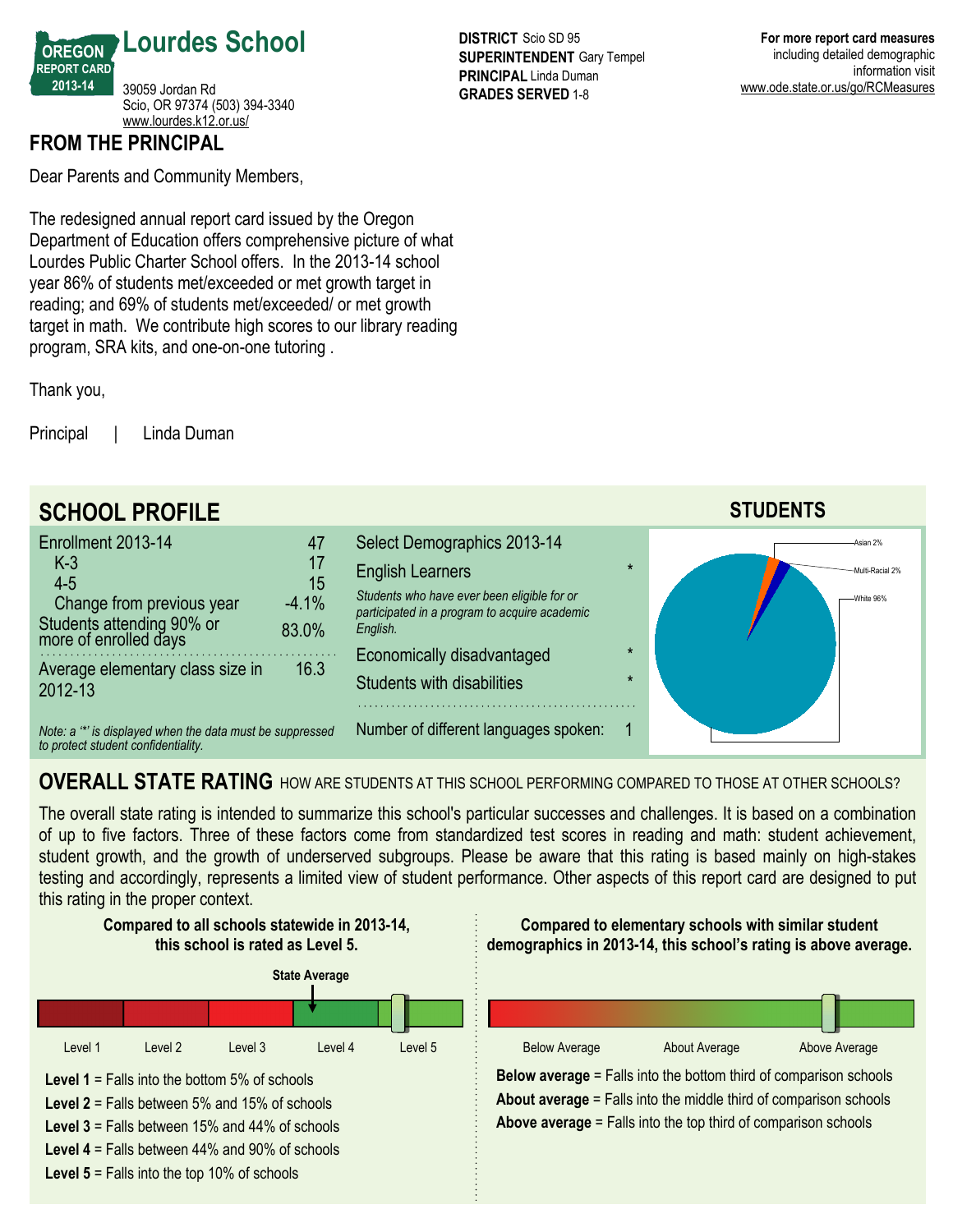39059 Jordan Rd Scio, OR 97374 (503) 394-3340 <www.lourdes.k12.or.us/>

**Lourdes School**

**OREGON REPORT CARD 201314**

### **PROGRESS** ARE STUDENTS MAKING ADEQUATE GAINS OVER TIME?



*Visit www.ode.state.or.us/go/data for additional assessment results. Note: a '\*' is displayed when data are unavailable or to protect student confidentiality.*

# **OUTCOMES** FOR KEY STUDENT GROUPS AT THIS SCHOOL COMPARED TO THE SAME GROUPS STATEWIDE

| <b>STUDENT</b>                  |                                   |  |                               |                                                                           |                               |               |                                         |                                                             |                                                                             |               |                                                       |                             |
|---------------------------------|-----------------------------------|--|-------------------------------|---------------------------------------------------------------------------|-------------------------------|---------------|-----------------------------------------|-------------------------------------------------------------|-----------------------------------------------------------------------------|---------------|-------------------------------------------------------|-----------------------------|
| <b>GROUP</b><br><b>OUTCOMES</b> | School<br>(%)                     |  | Oregon<br>(%)                 | <b>School</b><br>Performance Performance Compared to<br><b>OR Average</b> |                               | School<br>(%) | Oregon<br>(%)                           | School<br>Performance Performance Compared to<br>OR Average |                                                                             | School<br>(%) | Oregon<br>:Performance Performance Compared to<br>(%) | School<br><b>OR Average</b> |
|                                 | <b>Economically Disadvantaged</b> |  | American Indian/Alaska Native |                                                                           |                               |               | <b>Native Hawaiian/Pacific Islander</b> |                                                             |                                                                             |               |                                                       |                             |
|                                 | Reading                           |  | 58.5                          | $^\star$                                                                  | Reading                       | $\star$       | 56.1                                    | $\star$                                                     | Reading                                                                     |               | 55.2                                                  | ٠                           |
|                                 | <b>Mathematics</b>                |  | 49.5                          | $\star$                                                                   | <b>Mathematics</b>            |               | 46.9                                    | $\star$                                                     | <b>Mathematics</b>                                                          | $\star$ :     | 50.6                                                  |                             |
|                                 | Science                           |  | 56.1                          | $\star$                                                                   | Science                       | $\star$       | 55.2                                    | $\star$                                                     | Science                                                                     | $\star$       | 49.0                                                  |                             |
|                                 | <b>English Learners</b>           |  |                               |                                                                           | Asian                         |               |                                         |                                                             | <b>White</b>                                                                |               |                                                       |                             |
|                                 | Reading                           |  | 46.3                          | $\star$                                                                   | Reading                       | $\star$ :     | 79.5                                    | $\star$                                                     | Reading                                                                     | 85.3:         | 76.7                                                  | $+8.6$                      |
|                                 | <b>Mathematics</b>                |  | 44.6                          | $\star$                                                                   | <b>Mathematics</b>            | $^\star$      | 79.9                                    | $\star$                                                     | <b>Mathematics</b>                                                          | 70.6:         | 67.8                                                  | $+2.8$                      |
|                                 | Science                           |  | 41.4                          | $\star$                                                                   | Science                       |               | 76.5                                    | $^\star$                                                    | Science                                                                     | 84.6:         | 76.4                                                  | $+8.2$                      |
|                                 | <b>Students with Disabilities</b> |  |                               |                                                                           | <b>Black/African American</b> |               |                                         |                                                             | <b>Female</b>                                                               |               |                                                       |                             |
|                                 | Reading                           |  | 36.3                          | $\star$                                                                   | Reading                       |               | 51.5                                    | $\star$                                                     | Reading                                                                     | 85.0:         | 73.3                                                  | $+11.7$                     |
|                                 | Mathematics                       |  | 27.9                          | $^\star$                                                                  | <b>Mathematics</b>            |               | 39.0                                    | $\star$                                                     | <b>Mathematics</b>                                                          | 60.0.         | 62.5                                                  | $-2.5$                      |
|                                 | Science                           |  | 40.8                          | $\star$                                                                   | Science                       |               | 43.9                                    | $\star$                                                     | Science                                                                     | >95:          | 66.4                                                  |                             |
|                                 | <b>Migrant</b>                    |  |                               |                                                                           | <b>Hispanic/Latino</b>        |               |                                         |                                                             | <b>Male</b>                                                                 |               |                                                       |                             |
|                                 | Reading                           |  | 41.8                          | $^\star$                                                                  | Reading                       | $\star$ .     | 51.7                                    | $^\star$                                                    | Reading                                                                     | 86.7:         | 67.0                                                  | $+19.7$                     |
|                                 | <b>Mathematics</b>                |  | 41.0                          | $\star$                                                                   | <b>Mathematics</b>            | $\star$       | 45.8                                    | $^\star$                                                    | <b>Mathematics</b>                                                          | 80.0:         | 61.6                                                  | $+18.4$                     |
|                                 | Science                           |  | 37.1                          | $\star$                                                                   | Science                       |               | 46.5                                    | $\star$                                                     | Science                                                                     | 71.4:         | 70.2                                                  | $+1.2$                      |
|                                 | <b>Talented and Gifted</b>        |  |                               |                                                                           | <b>Multi-Racial</b>           |               |                                         |                                                             |                                                                             |               |                                                       |                             |
|                                 | Reading                           |  | 98.4                          | $\star$                                                                   | Reading                       | $\star$ .     | 74.6                                    | $\star$                                                     | Note: a "*' is displayed when data are<br>unavailable or to protect student |               |                                                       |                             |
|                                 | <b>Mathematics</b>                |  | 98.2                          | $\star$                                                                   | <b>Mathematics</b>            |               | 64.6                                    | $\star$                                                     | confidentiality.                                                            |               |                                                       |                             |
|                                 | Science                           |  | 98.2                          | $^\star$                                                                  | Science                       | $\star$       | 72.9                                    | $\star$                                                     |                                                                             |               |                                                       |                             |